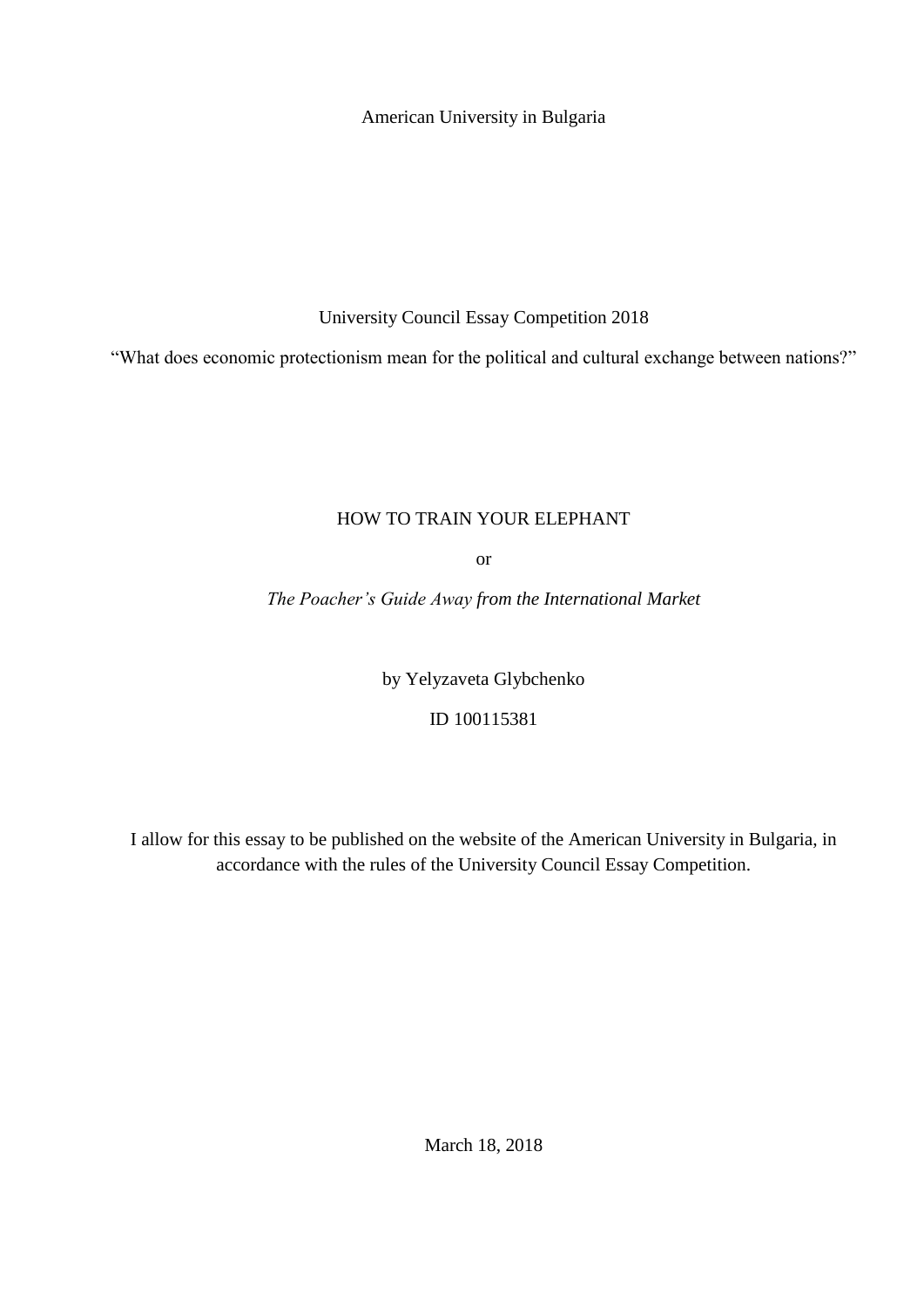## HOW TO TRAIN YOUR ELEPHANT

or

## *The Poacher's Guide Away from the International Market*

I am typing this while sitting in the sink of Skapto 2 kitchen. I just read an article about the rescue operation of a drowning elephant five miles off the coast of Sri Lanka. I wonder how it feels to be that elephant and the sink is the only place I could find that is suitable enough to simulate the experience. In fact, the animal was running away from poachers hunting for ivory. Since 1989, ivory trade has been banned in most parts of the world, but thousands of elephants, even babies, are killed throughout Africa and Asia to produce 'blood ivory'. The elephant tusks are later sold at black markets, with the revenues (often as the only source of income) feeding entire families of poachers. The name of the rescued elephant is Soroo and he is now officially employed in the tourism industry in Colombo, the capital of Sri Lanka. I wonder if the same destiny is waiting for me when I get out of this sink.

This is a material world, and culture often comes from economics. The trade policies of states project their cultural values. In destroying 350 African elephant tusks of blood ivory (so that they cannot be sold on the black markets)<sup>1</sup>, the Sri Lankan government established itself as a regional trailblazer in the fight against illegally obtained ivory. Such a policy reflects both a concern for the environment and animal rights and a confidence in the ability of the legal local non-ivory producers to compete with and win over smugglers in driving the economy forward. In 2017, China followed the Sri Lankan example and closed down its domestic ivory market.<sup>2</sup> Other places, and the European Union is one of them, have implemented strict control on domestic trade, with an exception for ivory antiques, therefore remaining slightly more lenient towards poachers. All of this followed from the 2016 trilateral agreement between China, the United States, and the Convention on International Trade in Endangered Species of Wild Fauna and Flora (CITES), which urged all countries, whose jurisdiction allows for ivory markets, to close down their national markets for commercial trade in raw and processed ivory in a global move to restrict poachery.<sup>3</sup> This kind of trade barriers does create a façade of legal and environmental righteousness, but leaves a lot of space for poachers' creativity by introducing exceptions to the rule.

Politically, restricting trade in ivory with African and Asian countries, and between those, does not pose a threat to favorable political relations, especially when backed by the universal anti-poachery solidarity in accordance with the 2016 CITES agreement. If free trade allows for the most effective allocation of resources and maximizes the production of wealth for the trading communities, the Western world as well Sri Lanka and China would be hurting their economies by imposing restrictions or bans on trade in ivory. But maximization of economic efficiency is never the primary concern of states' economic policies – security is. Thus, fighting against ivory contraband is essential for safety, even if the bans are popularly believed to impoverish both of the trading communities.

**.** 

<sup>&</sup>lt;sup>1</sup> Fletcher, Daisy. "Sri Lanka destroys biggest ever illegal ivory haul"

<http://www.independent.co.uk/voices/campaigns/GiantsClub/sri-lanka-destroys-biggest-ever-illegal-ivory-haul-a6837376.html> 2 Scanlon, John. "China's ivory ban was a big step forward. But we all must do more"

<https://www.weforum.org/agenda/2017/06/ivory-trade-bans-are-good-but-not-enough-to-stop-the-poachers-heres-why/> 3 Scanlon, John. "China's ivory ban was a big step forward. But we all must do more"

<https://www.weforum.org/agenda/2017/06/ivory-trade-bans-are-good-but-not-enough-to-stop-the-poachers-heres-why/>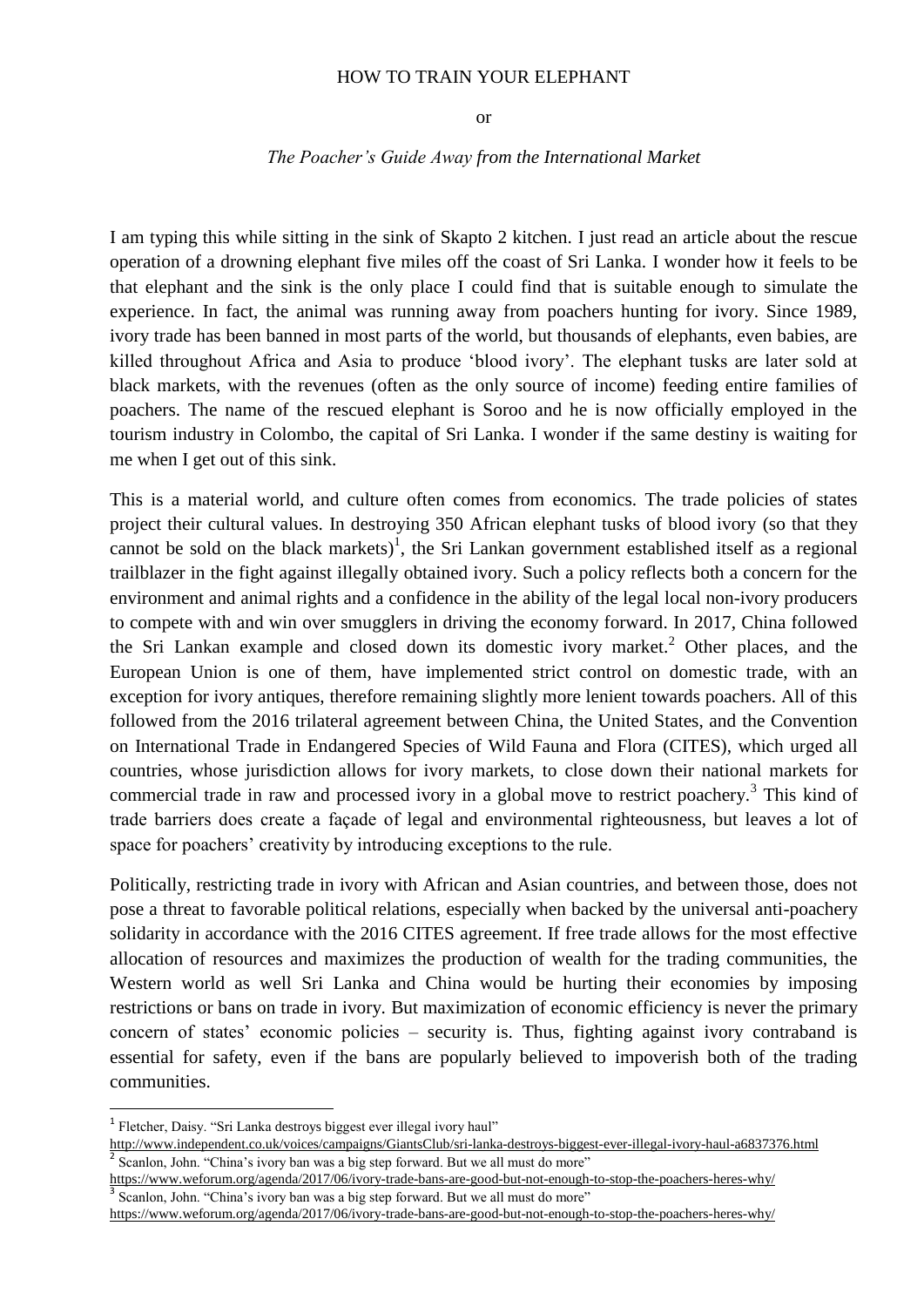In essence, international trade may be considered as subjected to the four superior structures: the structure of security, the structure of production, the structure of money and credit, and the structure of knowledge<sup>4</sup>. A country must first ensure its own security, military production for ensuring that security, stability of currency, and a healthy knowledge economy with enough highly qualified human resources to oversee further economic development, before that country can implement the policies of open trade with neighbors. Prosperity in these four structures would normally allow for a greater degree of liberalization when it comes to trade policies. However, developing countries could not afford open trade because of the need to protect the national producer that might suffer not only from economic instability, but also the lack of security due to unfavorable political conditions.

"Made in Russia" became a slogan of economic failure in the context of the 2014 Russian annexation of Crimea and the beginning of the war in Eastern Ukraine. With all supermarkets in Central Ukraine putting a sign "Made in Russia" next to the products manufactured in the now 'enemy land', the goods, which typical Ukrainian families used to enjoy on the daily basis, forever remained on the shelves and in the anecdote columns of the Ukrainian newspapers. At the same time, Ukrainians massively turned towards supporting the national producer. So take that invisible hand of the market and shake it with the realization that people do not always act or buy in their best interests. Collective political choices are not always 'rational' economically or made in the best general interests<sup>5</sup>, but they reflect an ideology. Where states do not undertake protectionist measures economically, people will do it ideologically. And economies cannot shake hands if their fists are clenched for a political fight.

Eventually, national wealth and power depend on the country's performance in the world market.<sup>6</sup> And in juggling with the basic political compounds of wealth, order, justice and freedom, a state finds an appropriate trade-off to promote its economy in the open trade conditions while threatening lives worldwide. In the Volkswagen case, Germany would be that state. The German car giant – Volkswagen – has been installing defeat devices in the engines to improve the test results of cars' emissions. When a car is tested in the laboratory, the intricate software system of the defeat device recognizes the fact and changes the levels of emissions of the tested car. According to the EU legislation, defeat devices are banned, with national authorities responsible for the reinforcement of the law. Thus, the Federal Motor Transport Authority (KBA) has been accused of covering up Volkswagen's cheating through the loophole in the EU legislation: defeat devices may be allowed for "protection of the engine"<sup>7</sup>. With Germany being one of the 23 EU Member States breaking the European air quality laws on NO<sup>2</sup> (mainly produced by traffic)<sup>8</sup>, one should wonder if we will come to the point when governments would protect their citizens better than they protect their engines. Given that the Volkswagen fraud was discovered in the United States, it is understandable that the US President Donald Trump threatened to impose a 35% border tax on vehicles imported to the U.S. market<sup>9</sup> (one of the very few understandable things that the president has done). And as ridiculously outrageous as the American withdrawal from the Paris Agreement sounds, it may, on

<sup>8</sup> Crisp, James. "23 EU countries are breaking European air quality laws".

<https://www.euractiv.com/section/sustainable-dev/news/23-eu-countries-are-breaking-european-air-quality-laws/><br><sup>9</sup> Toylor, Edward, and Adrees Birles, "Trump threatens Cerman correllers with 25 percent U.S. import teriffe" Taylor, Edward, and Adreas Rinke. "Trump threatens German carmakers with 35 percent U.S. import tariff" [https://www.reuters.com/article/us-usa-trump-germany-autos/trump-threatens-german-carmakers-with-35-percent-u-s](https://www.reuters.com/article/us-usa-trump-germany-autos/trump-threatens-german-carmakers-with-35-percent-u-s-import-tariff-idUSKBN1500VJ)[import-tariff-idUSKBN1500VJ](https://www.reuters.com/article/us-usa-trump-germany-autos/trump-threatens-german-carmakers-with-35-percent-u-s-import-tariff-idUSKBN1500VJ)

 4 Strange, Susan. "Protectionism and World Politics." [www.jstor.org/stable/2706709](http://www.jstor.org/stable/2706709)

<sup>&</sup>lt;sup>5</sup> Strange, Susan. "Protectionism and World Politics." [www.jstor.org/stable/2706709](http://www.jstor.org/stable/2706709)

<sup>&</sup>lt;sup>6</sup> Strange, Susan. "Protectionism and World Politics." [www.jstor.org/stable/2706709](http://www.jstor.org/stable/2706709)

<sup>&</sup>lt;sup>7</sup> Hotten, Russel. "Volkswagen: The scandal explained" <http://www.bbc.com/news/business-34324772>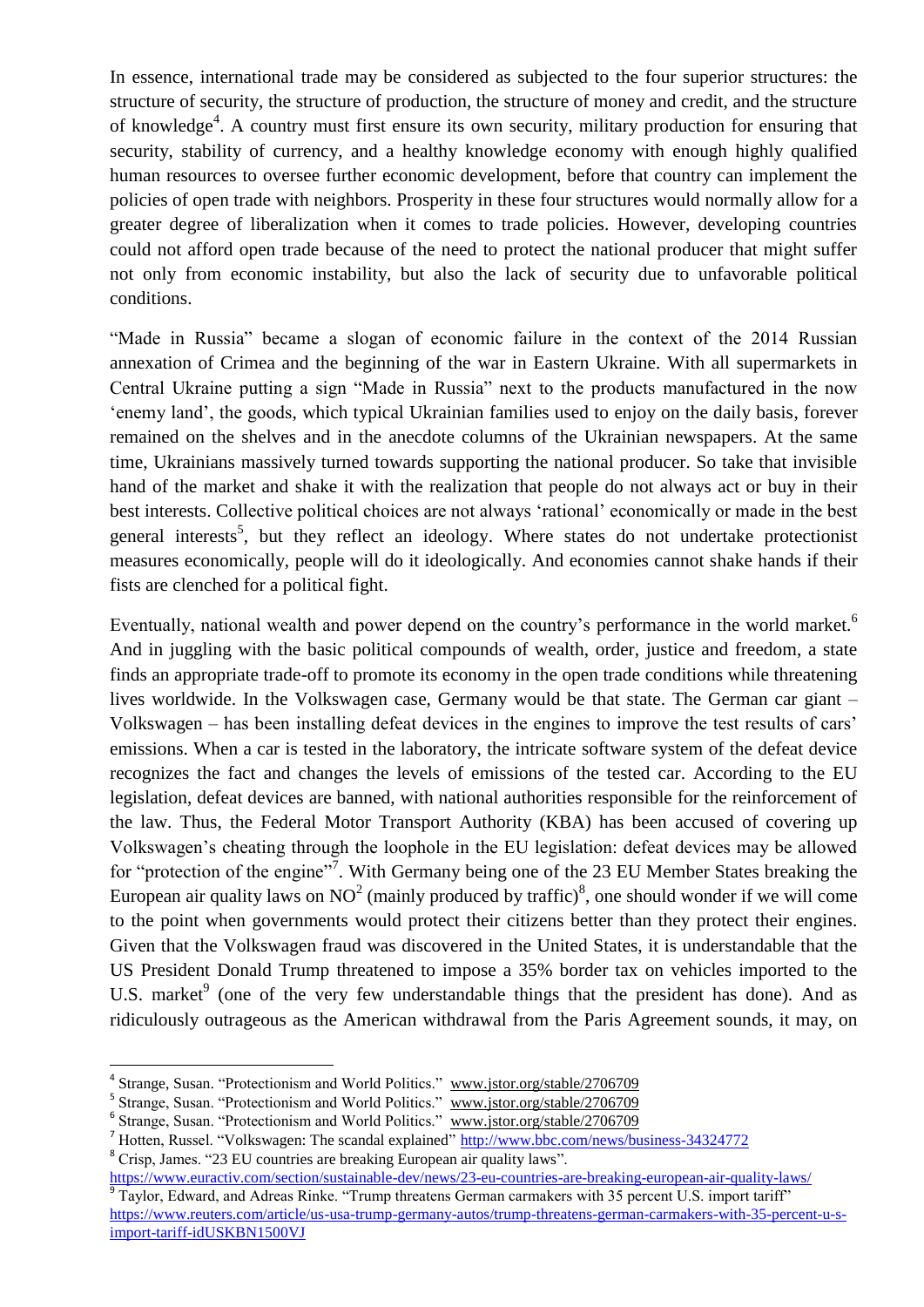the pessimistic note, be just one of those sobering moments when the need for agreements dissolves in the realization that the national governments will continue bending the principles of environmental safety and economic growth against these very agreements.

The political compounds of wealth, order, justice and freedom, expressed through economic values, will be assembled into different combinations to form fast- or slow-developing authoritarian, democratic, or pseudo-democratic governments. Carefully designed and formulated loopholes in legislative codes of these governments will give rise to new transnational economic elites, like that of Volkswagen. And if earlier the state had the monopoly over the means of violence, it is now those economic giants exercising economic violence over populations, without the latter realizing it. This kind of violence has lost the physical limitations of a punch or a gunshot which usually have a single target. The economic violence has a massive destructive effect: it gases people worldwide. Seventy three years ago the regime most openly fond of gassing was defeated. And currently we are facing the task of finding and destroying the ideological bases, if any, for the now covered type of respiratory violence and oppression. For the hungry brains reading this essay, there is still some food for thought: analyzing the business connections of the economic violence monopolists, one should wonder if the most successful partnerships in reality reflect the most ardent targeting – after all there is more gas where there are more cars, sold and driven.

Giving another ride for a tourist in Colombo, Soroo has a cover on his back to facilitate the tourist's comfort – a cloth colored into an American flag. Soroo would never vote for Trump, I assure you. Neither would he chant "Make America great again" under his one remaining tusk. And his tamer, a middle-aged man with one year of primary school education, would not even be able to point at the United States on a map. Through globalization of trade, national and group symbols have lost their meaning or acquired new shades of meaning, leading to an overall downfall of original culture. If the stars and stripes in this case exemplify a loss of culture, the swastika is an illustration of a cultural mal-transformation. Originally a symbol of universal peace and harmony in Buddhism, swastika was stolen by the Nazi regime to signify hatred and antisemitism. What if Soroo, in fact, was a Jew and wore a kippah and his tamer would march him to a Buddhist temple nearby to see a "beautiful swastika" (my own blood is still chilling when reading those two words) laid out flowers on the floor? It would take a lot of years and effort to return swastika to its original meaning. And even so, I am afraid Soroo will not buy those arguments. And some people will still buy the old arguments.

Fortunately for the lovers of real street art, there is no longer any need of covering every inch of walls with propaganda posters. People do not want to be simply shown propaganda as they walk the streets – they want to walk these streets purposefully to a place where they can spend the money they earned buying propaganda and savoring the choice of the propaganda items. With the globalization and digitalization of trade, the life of these people gest even easier: they can buy their dose of propaganda online. Despite its own policy against selling offensive items, the Etsy retailer has been accused of having on sale 456 swastika-themed items, 479 Hitler-themed goods, 13 Ku Klux Klan-themed goods and a candlestick with a Jewish caricature specifically under the topic 'anti-Semitic'.<sup>10</sup> Any kind of item which bears the visual identity of hatred serves a double purpose: it performs its primary function and it spreads hatred. Through organized distribution of hatredfilled produce, businesses can cause the culture of hatred towards selected groups to resurface.

**.** 

<sup>&</sup>lt;sup>10</sup> Ho, Spencer. "Online retailer has almost 1,000 Nazi-themed items for sale" [https://www.timesofisrael.com/online](https://www.timesofisrael.com/online-retailer-has-almost-1000-nazi-themed-items-for-sale/)[retailer-has-almost-1000-nazi-themed-items-for-sale/](https://www.timesofisrael.com/online-retailer-has-almost-1000-nazi-themed-items-for-sale/)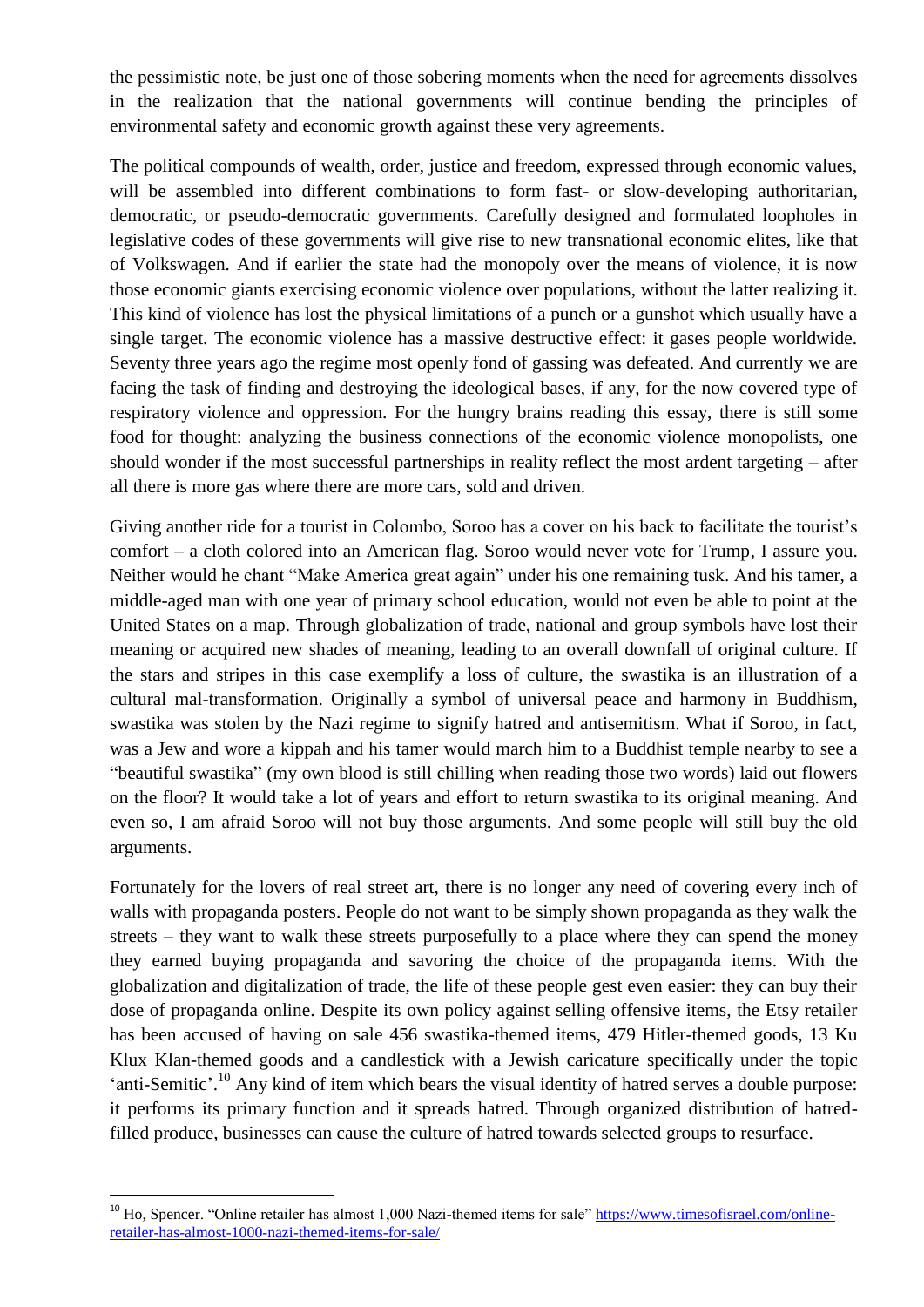Seemingly, people would not be susceptible to the hatred symbolism after so many years of education for diversity and bans on verbal and visual hate speech. But it is when you think you know everything about propaganda and you are protected from it that you are actually the most vulnerable to its effects. And the easiest way for a hateful idea to enter one's mind is through visuals. Since prehistoric times, humans have developed an innate visual literacy, which can be defines as the ability to understand the persuasive devices of visual communication.<sup>11</sup> This was possible due to the natural need for imagery which is connected to the need to represent, express, communicate, analyze ideas and emotions internally or share them with the world.<sup>12</sup> Thus, the universality and innateness of imagery create possibilities for visual intelligence to be abused, while the objects of hatred gracefully transcend political and linguistic borders to be understood even by illiterate or semi-literate people who are naturally masters of visual understanding. Visuals of hatred are also loaded with behavioral context, meaning they produce associations with certain courses of action. Constant exposure to the same symbolic visual content reinforces those pathways in human brains which correspond to the associated actions, the phenomenon being called plasticity. Such reinforcement makes the exposed individuals prone to performing the associated actions in real life. To make special arrangements to expose individuals to visual stimuli of hatred, therefore, would me to create the false need of expression of the negativity. And because the processes happening in the brain of one individual as they look at art are almost identical to those happening in the brain of another<sup>13</sup>, nationalistic, xenophobic and extremist behavior is massively reflected in social actions and ideology. It maybe of one the many reasons, for people to vote for nationalist parties, as it has been happening in Italy, France, Finland, and Austria. Generally, fabrication of false needs like that is an act of repression of individuals, which is made possible by the economic arrangements on unrestricted trade online. Allow me, however, to also pitch my argument in a visual manner with the cartoons exclusively designed for this essay to inspire understanding and love for Soroo and his story of escape from poachers $^{14}$ :

Up to this point, the conversation seems to have been carried away into the fields of politics, culture



<sup>&</sup>lt;sup>11</sup> Taken from another work I did for AUBG

1

<sup>&</sup>lt;sup>12</sup> Kindler, Anna M. "Visual Culture, Visual Brain, and (Art) Education [www.jstor.org/stable/1321015.](http://www.jstor.org/stable/1321015) Taken from another work I wrote for AUBG

<sup>13</sup> Zeki, Semir. *Inner vision: An exploration of art and the brain*. Oxford, England: Oxford University Press, 1999. Taken from another work I wrote for AUBG

 $14$  All graphics were created by the author of this essay.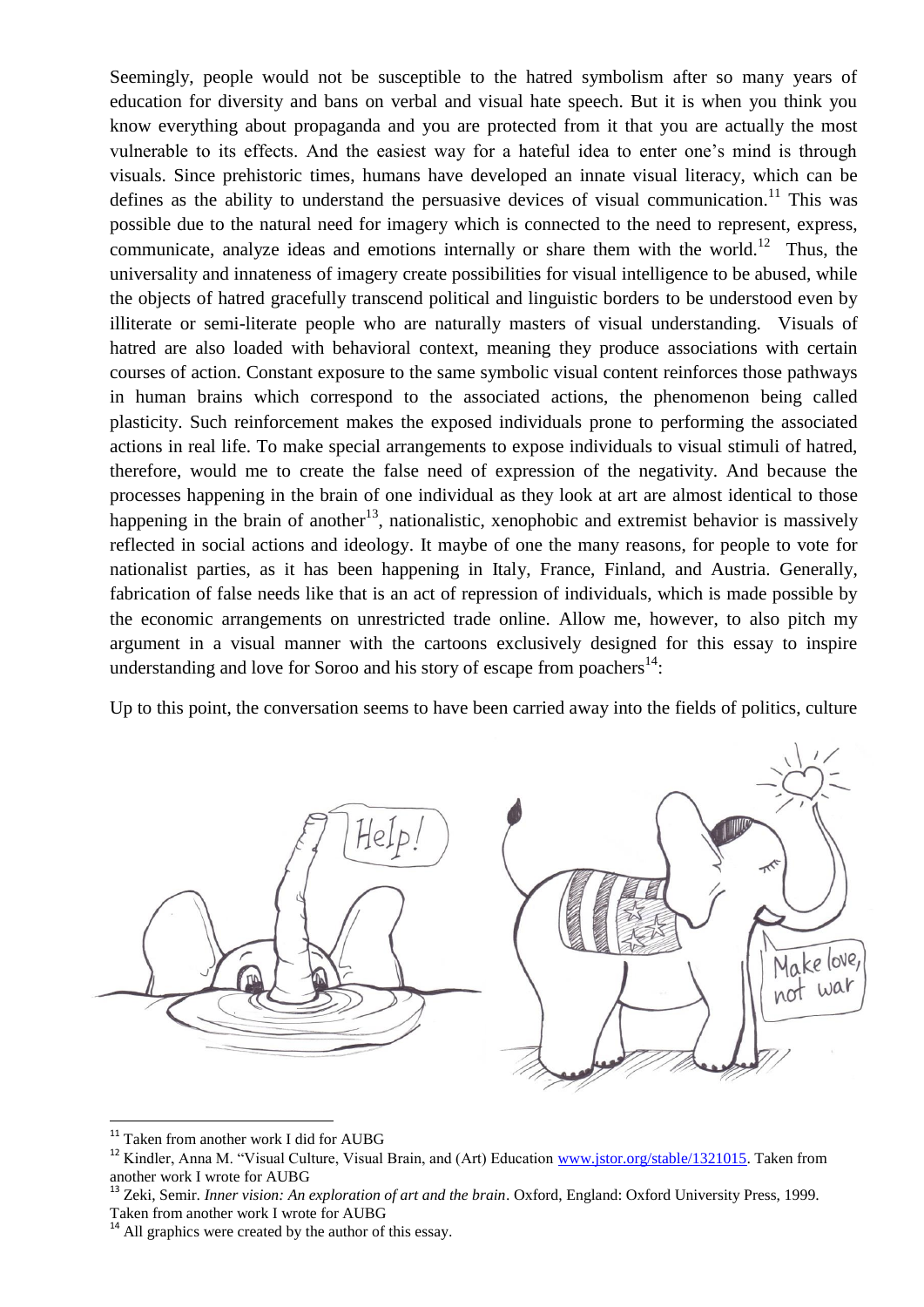studies, environmental science, neuroscience, art and creative writing, but it never really left the trail of economic protectionism, or the lack of it. The truth is that economics has become so pervasive that it influences every aspect of human life and its traces can be found in every field of human occupation. Having extensively discussed the negative implications of economic malregulations, I would still like to point out several alternative protectionism-free ways to re-boost and upkeep the growth on national and global economies.

Firstly, world trade rules must be reformulated to avoid loopholes as well expanded and enforced to eliminate machinations by national and global actors.

Secondly, the economies of developing countries that are now in recess need to be revitalized to create a general atmosphere of prosperity, which would allow for a greater degree of liberalization of trade and a greater degree of transparency in the national economic policies.

And thirdly, there is a need for adjustment of individuals to the dynamic and often turbulent global economy. This can be achieved through specially designed initial education and up-skilling programs to increase the flexibility and therefore competitiveness of workers by implementing the principles of life-long learning and interdisciplinarity. One of the best examples of education for life and a healthy economy is the American University in Bulgaria. The very fact that having studied arts, history, languages, literature, math, politics, economics, journalism and computer science I am now able to develop this argument proves the degree of resourcefulness and creativity of AUBG students, so much needed for success in the modern economy.

While sitting in this sink and typing this essay, I have been thinking back to all the aggressive economics-based actions that fueled international violent conflicts. In 1915, an American merchant ship named *William P. Frye* was stopped by a German cruiser. The crew of the American ship was ordered to sink all of its wheat cargo which seemed as contraband to the Germans.<sup>15</sup> As one of the very first German moves against the American trade interests, the tactics continued to upset other countries during the world wars and fueled the conflict. After all, international trade is one of the first vulnerable spots to be hit, both positively in peaceful liberalization and negatively in the restrictions of the war. Protectionism may be an instrument to bring about safety or to set a war loose, all depending on the context. I think that wheat got to the bottom of the ocean since the sink seems to be clogged now and the levels of the ocean are rising (also all because of protectionism – who would have thought). It is time for me to get out of here. Have a nice day.

**.** 

<sup>&</sup>lt;sup>15</sup> "Germans sink American merchant ship" [https://www.history.com/this-day-in-history/germans-sink-american](https://www.history.com/this-day-in-history/germans-sink-american-merchant-ship)[merchant-ship](https://www.history.com/this-day-in-history/germans-sink-american-merchant-ship)